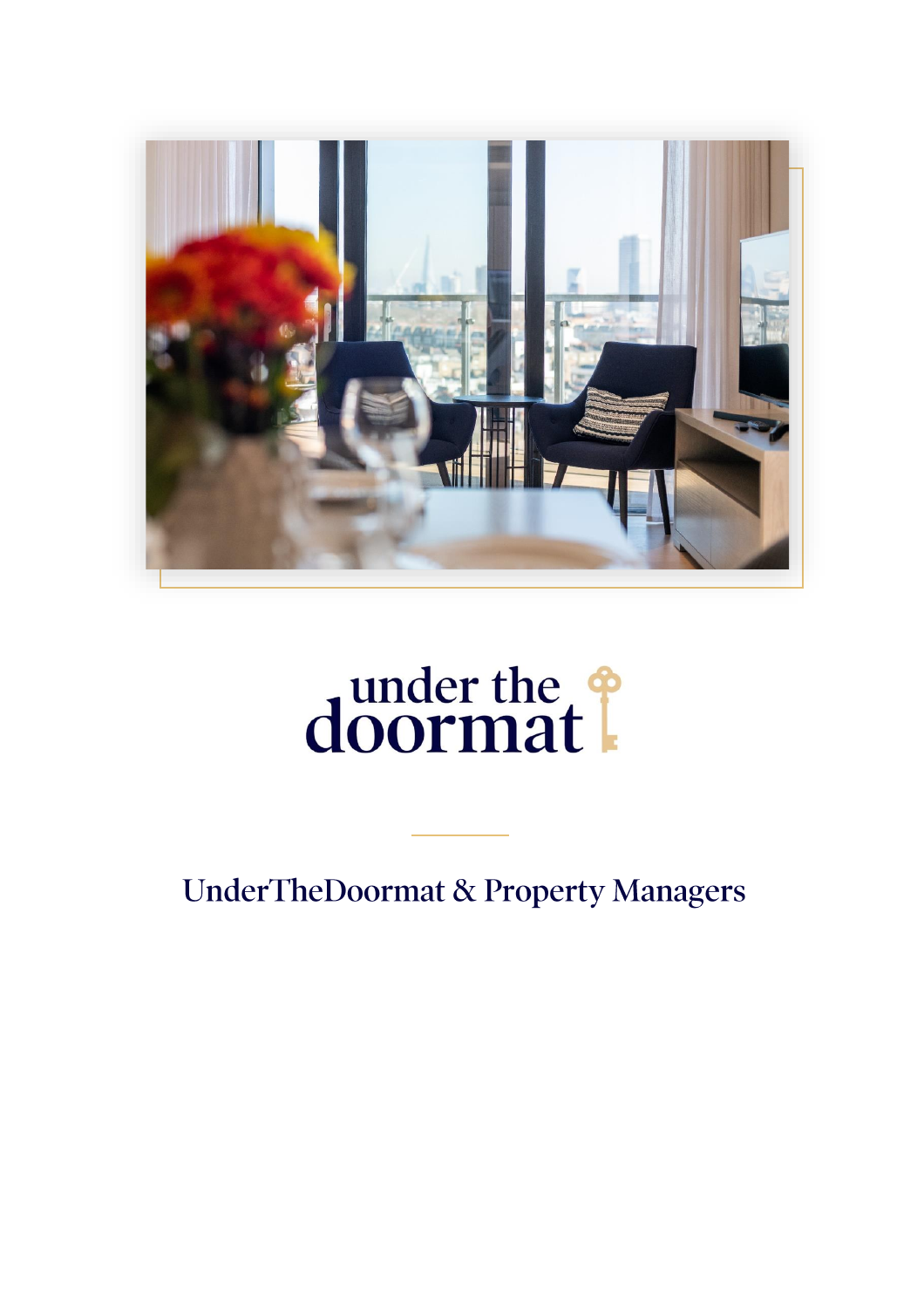

UnderTheDoormat is London's award winning short-lets company. We are professionalising the short-term accommodation industry with our fully managed and fully insured service. We are the first company to be accredited by the UK industry body, the Short-Term Accommodation Association (STAA) and our CEO is the Chair of the organisation. We also work closely with Government departments such as MHCLG, DCMS, HMRC and BEIS to ensure the responsible growth of the sector.

Property managers tell us they have properties vacant for large chunks of the year where owners are based overseas, potentially meaning a greater workload for them as homes need constant babysitting. They also have unauthorised short-lets taking place in their portfolios, which is difficult to manage and creates significant risk. Partnering with UnderTheDoormat offers you solutions to both issues.



#### **Cover vacant periods**

Work with UnderTheDoormat to deliver expertly managed short-lets when homes are otherwise vacant. This could be in between long-term tenancies or when homeowners are overseas and not using their homes for large periods of the year.

# Reduce the risk of Tenants carrying out unauthorised short-lets

Allow short-letting in your properties with the fully

managed and insured UnderTheDoormat service. This gives you peace of mind that the process is being handled expertly and not exposing the building to any potential risks such as misplaced keys etc..

#### Add short-lets to your service

We offer fully managed bookings from three nights to three months and anything in between. Providing you with an additional offering to international clients who need the flexibility that long-term rentals does not offer them, with referrals earning you an additional income stream.